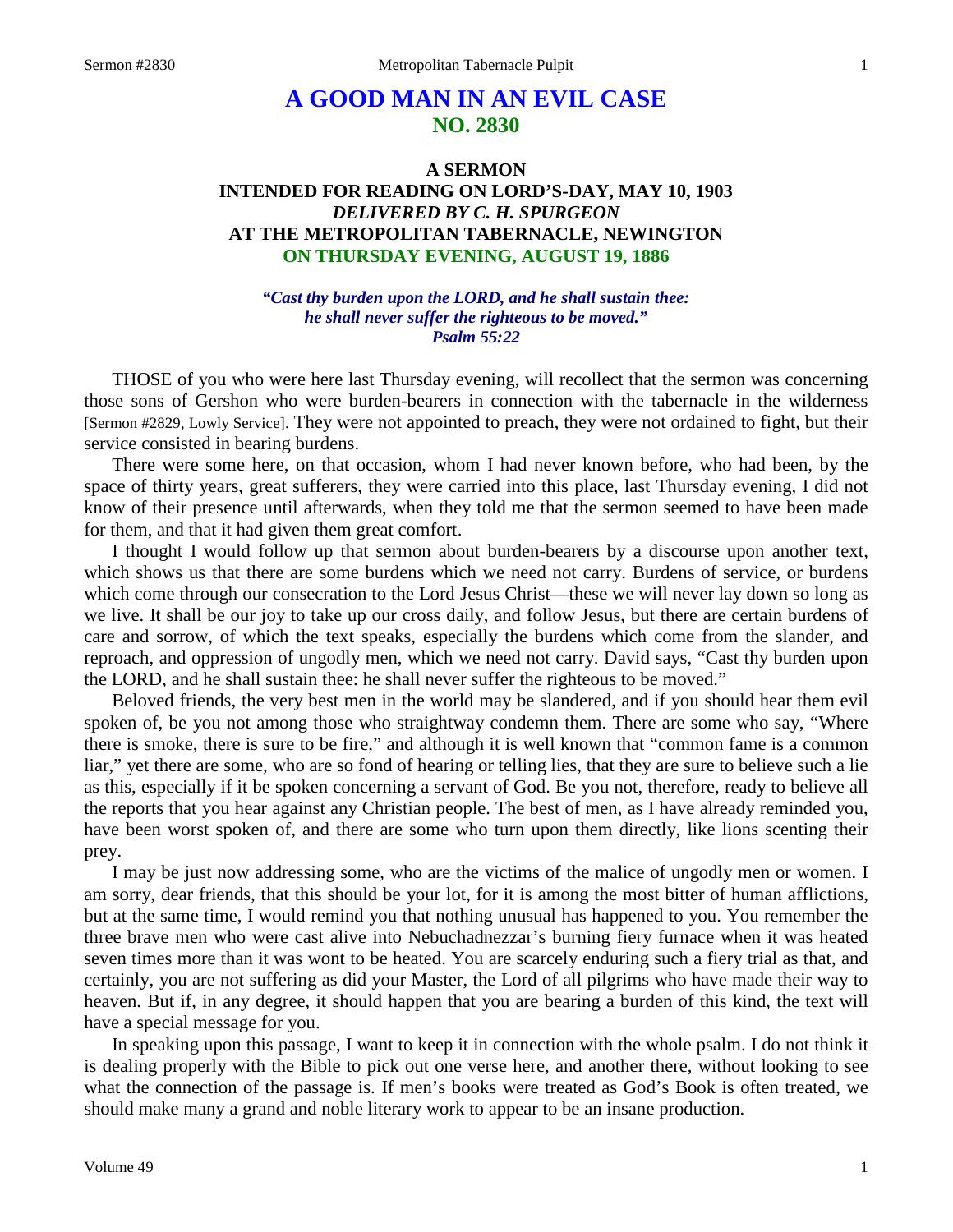It is true that God's Book can endure even such treatment as that. It is such a wonderful Book that even a sentence torn out of it will convey most precious truth, but it is not fair to the Book, and it is not fair to yourself, to treat the Bible so. A text of Scripture should always be viewed in the setting in which God has placed it, for there is often as much that is admirable in the gold which forms the setting of the jewel as there is in the jewel itself.

**I.** So, looking at our text in that light, I shall begin by saying that WHEN WE ARE MUCH TRIED AND BURDENED, THERE IS SOMETHING THAT WE ARE TEMPTED TO DO.

The text does not mention it, but the psalm does, and the text is an antidote to the malady which the psalm describes or implies. "Cast thy burden upon the LORD," is an injunction concerning that which we are to put in the place of something else which more naturally suggests itself to our poor foolish minds.

And first, when we are in very severe trouble, *we are tempted to complain*. The psalmist says, in the second verse, "I mourn in my complaint, and make a noise." I am not sure that our version is quite fair to David in this instance, but it suits my present purpose admirably. As the children of God, we ought to avoid even the semblance of a complaint against our Heavenly Father, but when our faith is sorely tried, when some sharp reproach is stinging our spirit, we are all too apt to begin thinking and saying that God is dealing harshly with us.

You know how Job, that most patient of men, became very impatient when his so-called "friends" poured vinegar instead of oil into his wounds. Smarting under their cruel treatment, he said some things which he had far better have left unsaid.

O brethren, pray that whenever the Lord lays His rod heavily upon you, your tears may have no rebellion in them! Whatever His providential dealings with you may be, may you be enabled to say, with Job, "Shall we receive good at the hand of God, and shall we not receive evil?" Let the worst come from His hand that can come, still say, with the patriarch, "The LORD gave, and the LORD hath taken away; blessed be the name of the LORD." May you even join Job in His triumphant declaration, "Though he slay me, yet will I trust in him."

It is grand faith that enables a believer to say, "Though I should die at God's altar, I will die like the lamb that is brought to the slaughter, or be like the sheep that is dumb before her shearers, and makes no complaint."

The next natural temptation is that of *giving up altogether, and lying down in despair*. You get that in the fourth and fifth verses, "My heart is sorely pained within me: and the terrors of death are fallen upon me. Fearfulness and trembling are come upon me, and horror hath overwhelmed me." Have not some of you been sometimes tempted to say, "There, I can do more, I must give all up, that last cruel blow has utterly broken me in pieces, and I feel that I can only lay me down, and die in the bitterness of my spirit"?

Brothers and sisters, this is a temptation against which you must strive most earnestly. As no living man should complain, so no living man should despair, and especially no child of God. Up with you, poor heart, you have not yet come to the end of God's delivering mercy, even though you have come to the end of your poor puny strength.

The Lord shall light your candle now that your night is so dark. You shall yet sing for very joy of heart though now you can only, like David, mourn in your complaint, and make a noise. God will understand thy moaning, and thy mourning, and He will bring you again from Bashan, and from the depths of the sea if you have sunk as low as that. Wherefore, talk not of dying before your time.

Yet, if you do so, you will not be the first who has talked like that, for there was one who never died, who said, "O LORD, take away my life; for I am not better than my fathers." That was Elijah, the prophet of fire, yet just then, he seemed as if he were only cold ashes rather than a vehement flame another proof that the best of men are but men at the best.

The next very common temptation is *to want to flee from our present trials*. You get that in verses six to eight, "I said, Oh that I had wings like a dove! for then would I fly away, and be at rest. Lo, then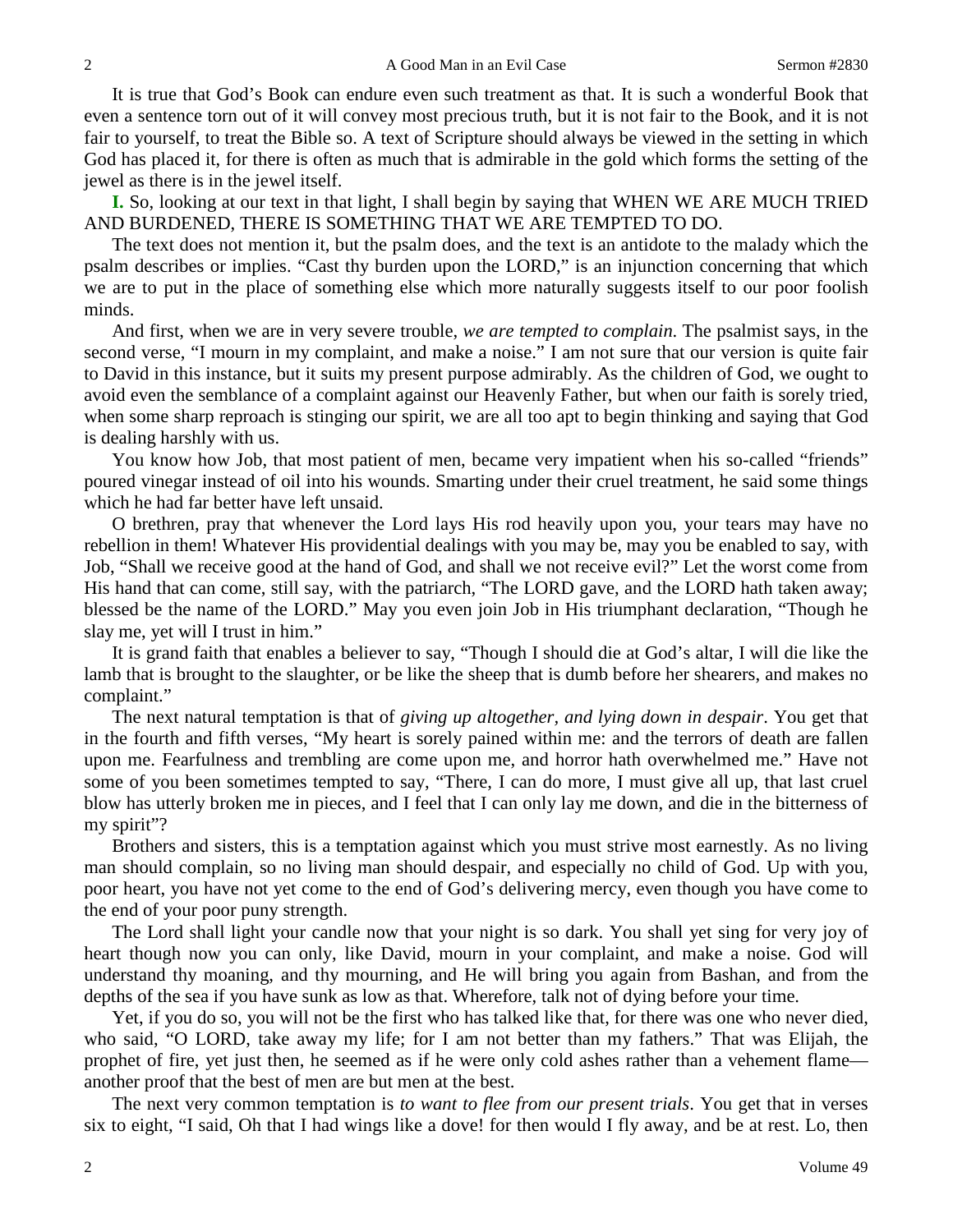would I wander far off, and remain in the wilderness. I would hasten my escape from the windy storm and tempest."

Possibly, you are the pastor of a church, and things do not prosper as you could wish, I wonder where they do? But in your case, you think there is such little prosperity that you must give up your position, and run away. Young gunners, before they have become accustomed to the smell of gunpowder, and the noise of cannons, have often been known to desert their guns, and even old soldiers have sometimes felt what the "trembles" are. But my brother, if this is your case, I beseech you not to run away.

If you did flee, where would you go? You think you will run away, as Jonah did, do you? I warrant you that Jonah was very sorry that he had run away when he found himself in the whale's belly, at the very bottom of the mountains, in the depths of the sea, and you and I will be sure to get into greater trouble in we run away from the path of duty.

Fight it out, man, stand your ground in the name of God, and in the strength of God. It may be that there are better days just now coming, and that Satan is seeking to drive you away just as you are on the brink of success. Dr. Watts has a good paraphrase of this psalm, and also writes wisely concerning the temptation to flee the post of duty. He says—

> *"Oh, were I like a feathered dove, And innocence had wings! I'd fly, and make a long remove From all these restless things.*

*Let me to some wild desert go, And find a peaceful home; Where storms of malice never blow, Temptations never come.*

*Vain hopes, and vain inventions all, To 'scape the rage of hell! The mighty God, on whom I call, Can save me here as well.*

*God shall preserve my soul from fear, Or shield me when afraid; Ten thousand angels must appear, If HE commands their aid."*

Possibly the special case in point is not that of a minister. It is some Mary, weeping at home because her brother Lazarus is dead. Martha is not a very congenial sister to her, so she does not even go with her when she goes to meet the Lord, yet strangely enough, each of the sisters says the same words to Jesus, "Lord, if thou hadst been here, my brother had not died." In due time, the Master sends for Mary, and soon she has the joy of welcoming Lazarus back from the grave.

Some of us get queer ideas into our head at times, we resolve that we will go, we know not where, and do we know not what. Ah, my dear friends, he, whose great trouble lies in his own heart, cannot run away from it, for he bears it about with him wherever he goes. The old man of the mountain, who sits upon your shoulder, and clings so tightly to you, if he be your own self, is not to be shaken off by your running away.

Far wiser will it be for you to do as the text says, "Cast thy burden upon the LORD." Then you will want no wings like a dove, nor will you wish to fly away to the wilderness, but you will be willing to stay in the very midst of the battle, and even there you will be in perfect peace—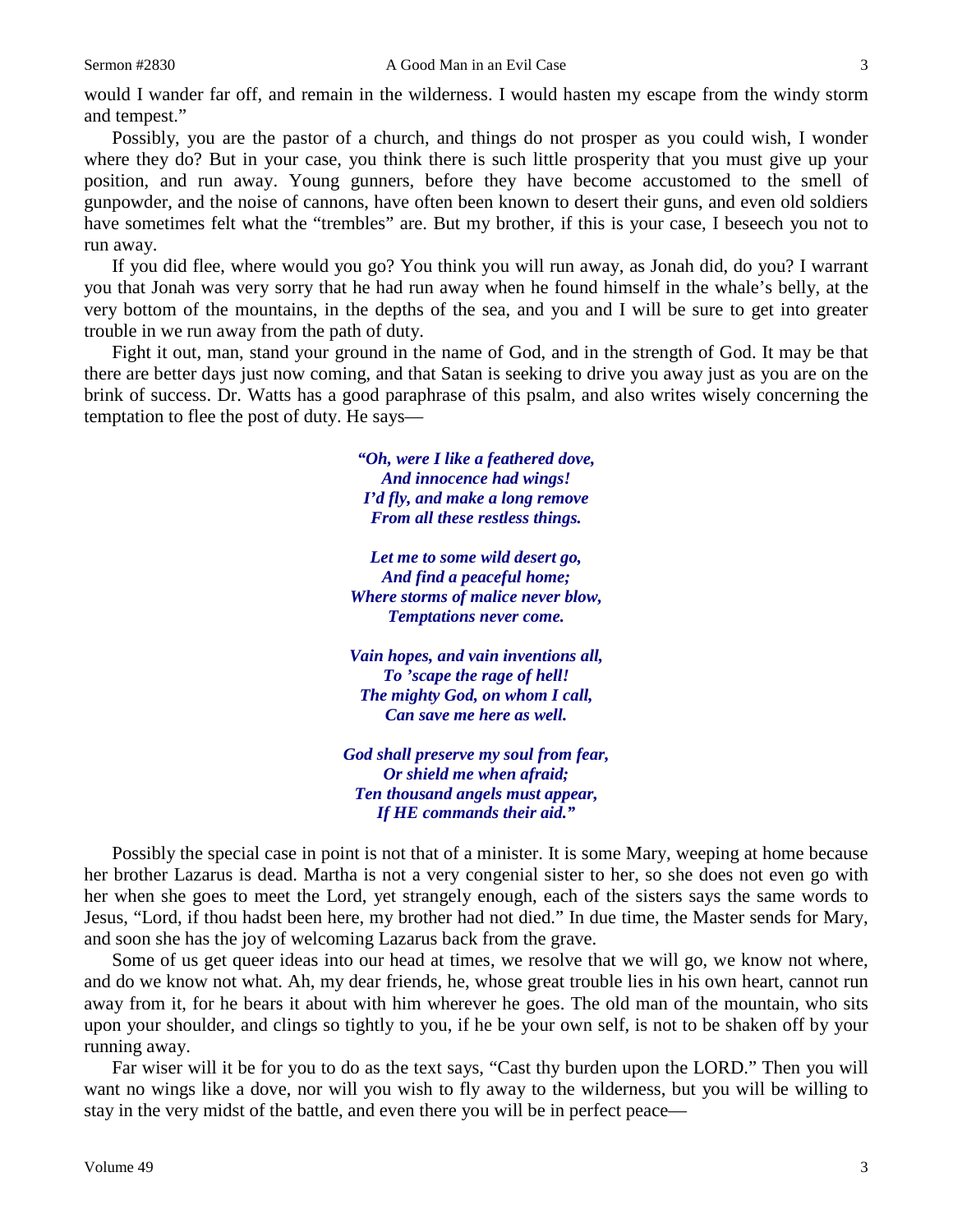#### *"Calm 'mid the bewildering cry, Confident of victory."*

I have often enjoyed the greatest solitude amid the crowds in Cheapside, and I believe that there is many a Christian, who has experienced the deepest peace in the midst of the wildest turmoil. Some of us know what Madame Guyon meant when she wrote—

> "*While place we seek or place we shun, The soul finds happiness in none; But with a God to guide our way, 'Tis equal joy to go or stay."*

Trust you in Him, cast you your burden on Him, for so you will escape from this temptation of wanting to flee away from the place where He would have you to be.

There is one other temptation that this psalm suggests to me, and that is *the temptation to wish ill to those who are causing us ill.* Perhaps mistaking the meaning of the passage, we are apt to pray the prayer in the ninth verse, "'Destroy, O Lord!' Our foes have slandered us, they have spoken ill of us, and we wish that they were dead, or that some great judgment might overtake them." It will never do, dear friends, to indulge such a feeling as that. We shall be ourselves injured if we desire that others should be injured. Slander has indeed, stung you when you harbor the wish to sting another.

Someone said, in my hearing, attempting to justify revenge or retaliation, "But if you tread on a worm, it will turn," and I answered, "Is a poor worm, that only turns because of its agony through man's cruelty, the pattern for a Christian man to follow? Will you look down to the dust of the earth to find the example that you are to imitate?"

Wicked men trod upon Christ—who even compared Himself to a worm—yet He did not turn upon them, except to cry, "Father, forgive them; for they know not what they do." Let that be the only kind of turning that you ever practice towards your enemies. Do not be driven, by their evil speaking or their cruel deeds, into harshness of speech or even harshness of thought.

I have known some persons, under sore trouble, who have at last become quite soured and bitter of spirit, that is all wrong, and very sad, and no good can ever come of such a state of heart as that. The bruising of the sycamore fig results in its growing sweeter, let your bruising produce a similar effect upon you.

Remember the words of the Lord Jesus in His wondrous sermon on the mount, "I say unto you, Love your enemies, bless them that curse you, do good to them that hate you, and pray for them which despitefully use you, and persecute you; that you may be the children of your Father which is in heaven." If you do not act thus, which is the right thing for you to do, you will almost certainly do the wrong thing in some shape or other. Therefore, God help you to do what is right!

Child, is your father rough to you? Then, love him until he becomes tender and gentle. Wife, is your husband unkind to you? Then, win him back by your sweet smiles. Servant, is your mistress harsh to you? Even good women have sometimes dealt as hardly with their servants as Sarah dealt with Hagar. Well, if that is your case, be not you like Hagar who despised her mistress. Submit to her, for so shall you yet win her, as many a Christian slave of old, far worse treated than you have been, won his master or his mistress to Christ in those earliest and happiest days of Christianity.

What is there for a Christian to do but love his enemies? This is the most powerful weapon that we have in our armory. We shall be wise as serpents if God teaches us wisdom, and we shall also be harmless as doves if the Holy Spirit, like a dove, rests upon us, and makes us also to abound in gentleness. By this sign we shall conquer, for it is love that always wins the day.

Thus I have shown you what we are tempted to do when we are like this good man who was in such an evil case.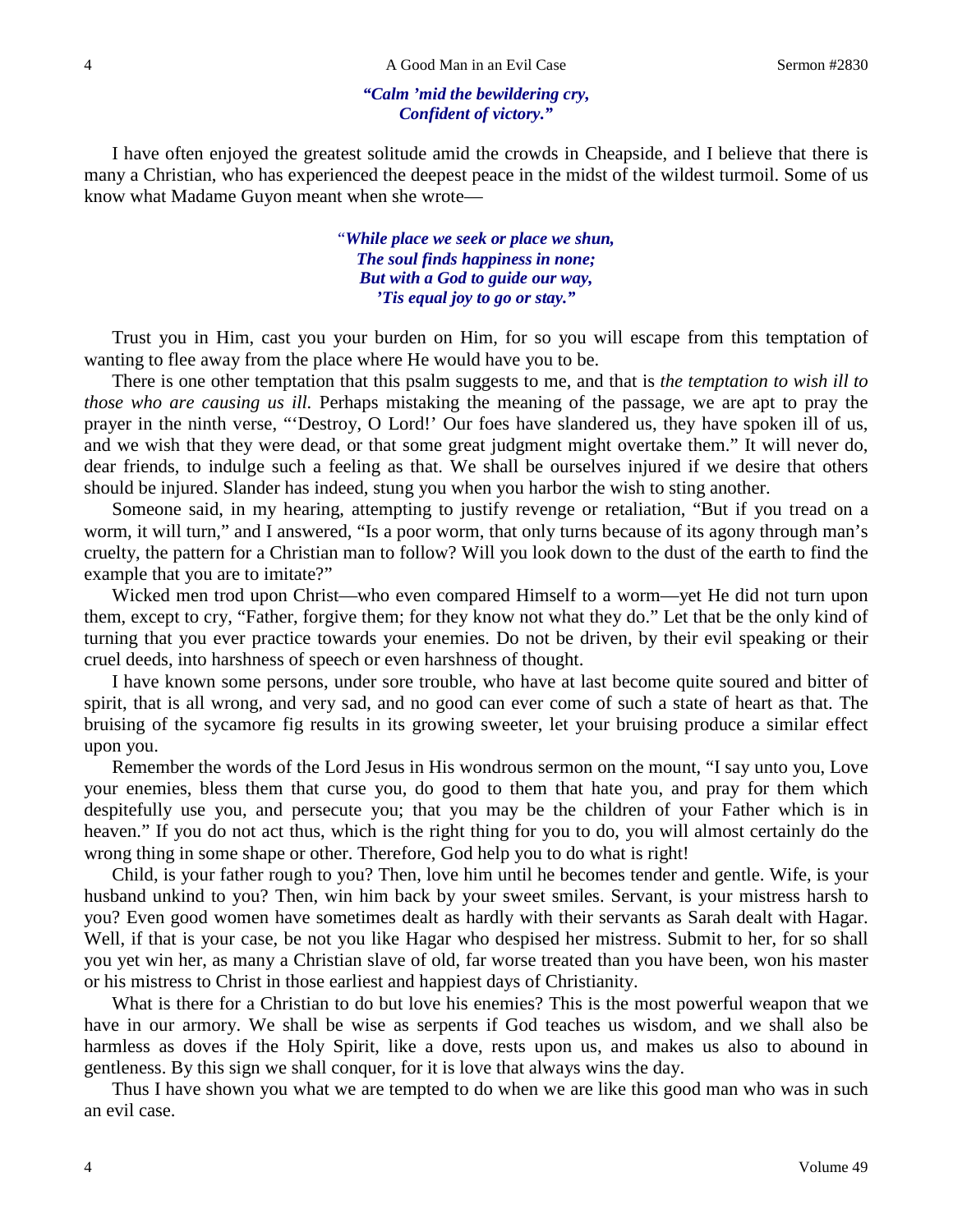**II.** Now I am going to show you, from the text, as the Holy Spirit shall help me, WHAT WE ARE COMMANDED TO DO.

That is, "Cast thy burden upon the LORD." You have a burden upon your back, it is too heavy for you to bear, so cast it upon the Lord.

"How shall I do that?" someone asks. Well, if you are a child of God, I invite you, first of all, *to trace your burden back to God.* "But it comes from the treachery of Ahithophel, or from the rebellion of Absalom." I grant you that it does, but those are only the second causes, or the agents, trace the matter back to the Great First Cause. If you do that, you will come, by a mystery which I will not attempt to explain, to the hand of divine providence, and you will say of every burden, "This also cometh from the LORD."

You have probably seen a dog, when he has been struck with a stick, turn round and bite the staff that smote him. If he were a wise dog, he would bite the man who held the stick that dealt the blow. When God uses His rod upon one of His children, even a godly man will sometimes snap at the rod. "But sir, surely you would not have me turn upon my God?" Oh, no! I know you will not do that, for you are His child, and when you see that God is holding the rod in His hand, you will cease to be rebellious, and you will say, with the psalmist, "'I was dumb with silence.' I was going to speak, but I opened not my mouth because I saw that it was in Thine hand that the rod of chastisement was held."

It is always well to trace our trials directly to God and say, "It may be Judas Iscariot who has betrayed me, but still, it was planned in God's eternal purpose that I should be betrayed, so I will forget the second cause, except it be to pray God to forgive the malice of the betrayer, and I will look to the Lord who permitted the trial to come upon me for His own glory and for my good."

The next thing you have to do is this. Seeing that the burden is from God, *patiently wait His time for its removal.* There are some people, who, if they had a task set to them by some great one whom they respected and revered, would cheerfully perform it.

If, in the middle of the night, you were called up by a Queen's messenger, and bidden to do something for Her Majesty, you would be glad to rise and dress, even though it might be a cold night, and you might have far to go to fulfill your commission, and if you feel that your burden is from the Lord—if the King's arms are stamped upon the affliction or trial that comes to you, straightway you will say, "As the Lord wills it, I will bear it without complaining. When it is His time to deliver me, I shall be delivered, and so long as it is His time for me to suffer, I will suffer patiently."

I wish that all Christians could be like that good old woman who was asked whether, as she was so very ill, she would prefer to live or to die, said that she had no preference whatever, she only wished that the will of the Lord might be done. "But still, if the Lord said to you, 'which will you have?' which would you choose?" She said, "I would not even then choose, but I would ask the Lord to choose for me."

You see, whenever anything comes to us from God, we have not the responsibility of it, but if it came through our own choice, then we might say to ourselves, "What fools we were to choose this particular trial!" You say that you do not like the cross God has sent you. Well but at any rate, it is not by your own choice that you have to carry that particular cross. It is God who chose it for you, whereas if you had selected it, you might well say, "Oh, dear me, what a mistake I made when I chose this burden!" Now you cannot say that, and I pray that you may have grace to see that "the whole disposing" of your lot is, as Solomon says, "Of the Lord."

The Hebrew of our text would bear such a rendering as this, "Cast on the Lord what the Lord gives thee. Cast on Him what He casts on thee. See the marks of His hands on your burden, and you will be reconciled to your load. Know that God sends it to you, and patiently wait till He takes it away." F. W. Faber very sweetly writes—

> *"I have no cares, O blessed Lord, For all my cares are Thine.*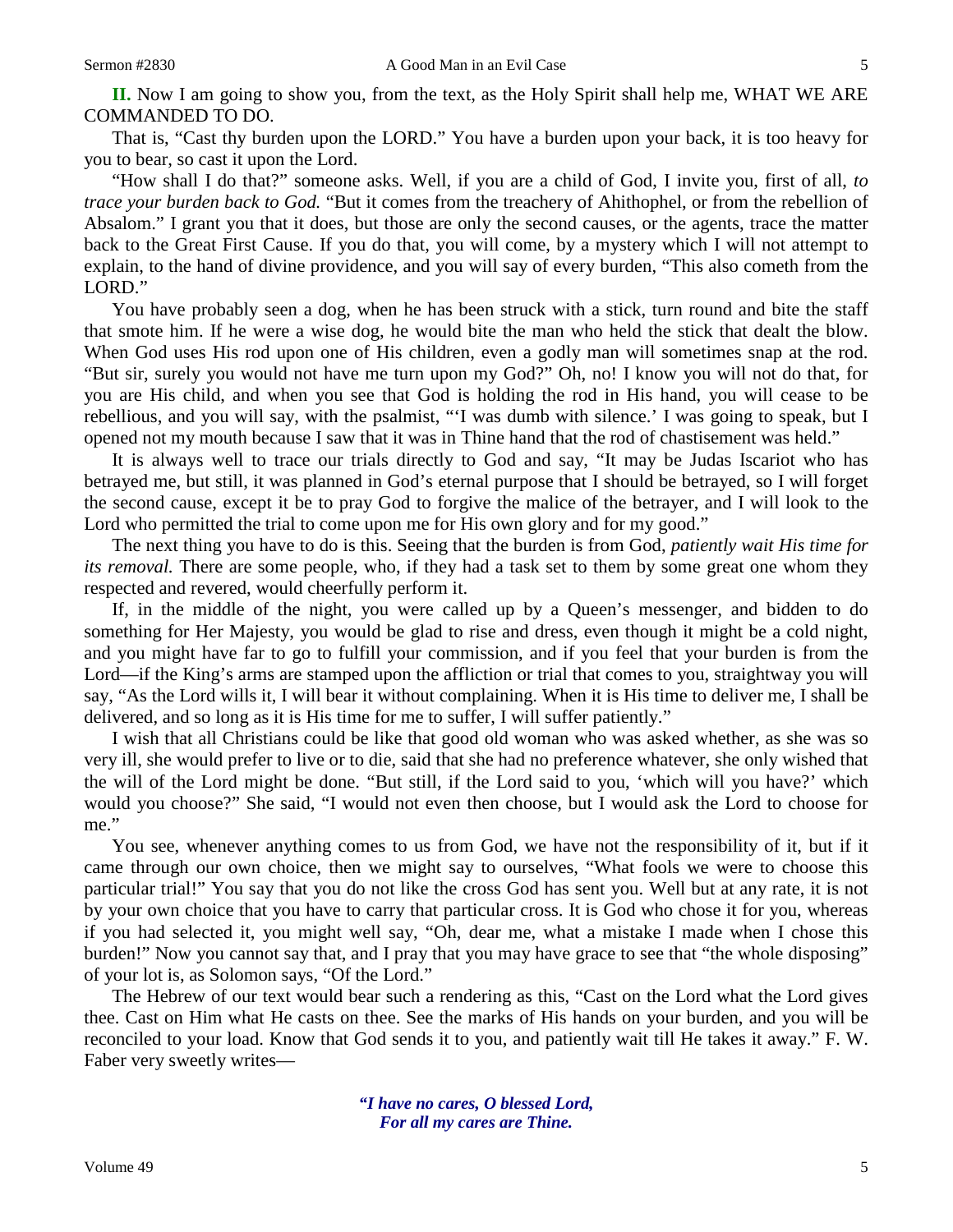*I live in triumph, too, for Thou Hast made Thy triumphs mine.*

*And when it seems no chance nor change From grief can set me free; Hope find its strength in helplessness, And patiently waits on Thee.*

*Lead on, lead on, triumphantly, O blessed Lord, lead on! Faith's pilgrim-sons behind Thee seek The road that Thou hast gone."*

One blessed way of casting our burden upon the Lord is to *tell the Lord all about it*. It is a high privilege to get away alone, and talk to God as a man talks with his friend. But I know what you often do my brothers and sisters. When you get into a cleft stick, and cannot tell what to do, then you begin to pray. Why do you not, every morning, tell the Lord about all your difficulties before they come? What! will you only run to Him when you get into trouble? Nay, go to Him before you get into trouble.

Half our burdens come from what we have not prayed over. If a man would take the ordinary concerns of life distinctly to God, one by one, it is marvelous how easily the chariot of life would roll along. Things over which we have not prayed are like undigested food that breeds mischief in the body, they breed mischief in the soul. Do you digest your daily bread by first praying, "God give it to me, and then God bless me in the use of it, and then God bless me afterwards in the spending of the strength derived from it to His praise and glory."

Salt all your life with prayer, lest corruption should come to that part of your life which you have not thus salted. Tell the Lord, then, your griefs, just as, when a child, you told your troubles to your mother.

"I cannot find words," says one. Oh, they will come! They come fast enough when you complain to man, and they will sweetly come if you get into the blessed habit of talking to God about everything.

A friend said to me, not long ago, "I was on the Exchange, and I saw that I had made a mistake in a certain transaction. I had lost money by it, and if I had gone on dealing in the same fashion, I should have been ruined. I just stepped aside for a minute or two into a quiet corner of my office. I stood still, and breathed a prayer to God for guidance. Then I went back, and felt, 'Now I am ready for any one of you.'" "So I was," he said, "I was not confused and worried, as I should otherwise have been, and so liable to make mistakes, but I had waited upon God, and I was therefore calm and collected."

There is much wisdom in thus praying about everything, although, possibly, some of you may think it trivial. I believe that the very soul of Christianity lies in the sanctifying of what is called secular—the bringing of all things under the cognizance of our God by intense, constant, importunate, believing prayer.

When you have told the Lord everything, the next thing for you to do, in order to cast your burden upon Him, is to *believe that all will work together for your good*. Swallow the bitter as readily as you do the sweet, and believe that, somehow, the strange mixture will do you great good. Do not look out your window, judging this, and that, and the other, in detail, but if God sent it to you, open the door, and take it all in, for all that has come from Him will be to His glory and to your profit.

Believe you that if you shall lose certain things, you will really be a gainer by your losses. Even if your dearest one is taken from you, all shall be well if you have but faith to trust God in it all. If you are stricken with mortal sickness, it will still be well with you, and if you do still steadfastly trust in the Lord, you shall know that it is so.

"We know," says the apostle Paul, he does not say, "We think, we suppose, we judge," but "We know that all things work together for good to them that love God, to them who are the called according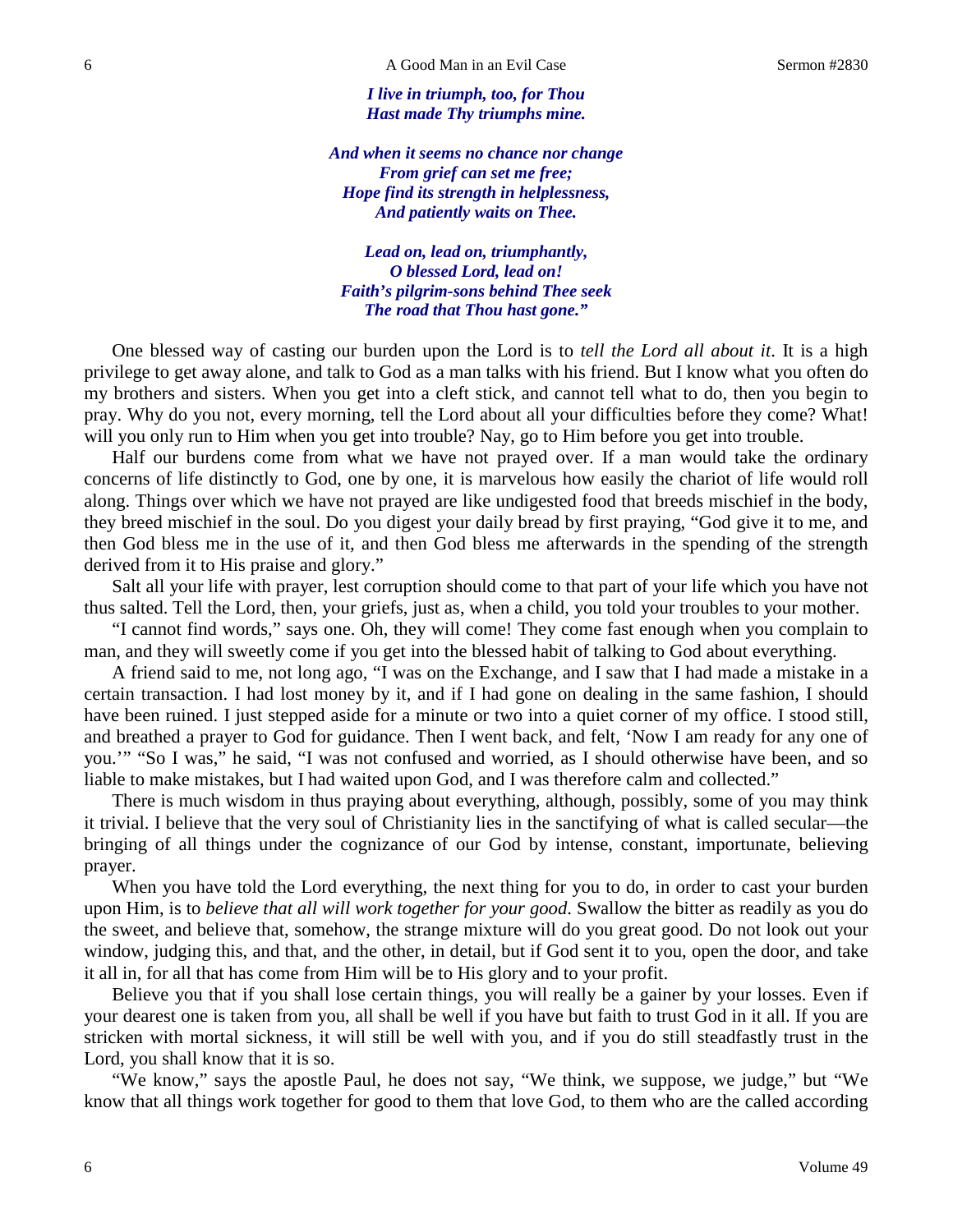to his purpose." If you do know this, my brother or my sister, it shall help you to "cast your burden upon the Lord."

When you have done this, then *leave your burden with the Lord*. In the process of trusting God with your burden, get to this point, that you have done with it. If I cast my burden upon the Lord, what business have I to carry it myself? How can I truthfully say that I have cast it upon Him if still I am burdened with it?

Throughout my life, which has not been free from many grave cares, there have been many things which I have been able to see my own way through, and using my best judgment, they have passed off well. But in so large a church as this, there sometimes occur things that altogether stagger me. I do not know what to do in such a case as that, and I have been in the habit, after doing all I can, of putting such things up on the shelf and saying, "There, I will never take them down again, come what may. I have done with them, for I have left them wholly with God," and I wish to bear my testimony that somehow or other, the thing which I could not unravel, has unraveled itself.

When Peter and the angel "came unto the iron gate," it "opened to them of its own accord," and the same thing has happened to me many a time. "Who shall roll us away the stone from the door of the sepulchre?" asked the holy women when they came to the tomb of their Lord, "And when they looked, they saw that the stone was rolled away." Learn to say, "My God has made this difficulty, and there is some good result to come of it, I have done the little I can do, so now I will leave it all with Him."

Ah, but I know what some of you do, you say that you have left it all with God, and then you lie awake all night fretting about it. Is that casting your burden upon the Lord? Oh, for a blessed literalism about the promises of God, and our faith in them, so that we take them to mean just what they say, and act upon them accordingly!

Now, if some poor woman here were sadly in debt for her rent, and she met with a Christian brother who said to her, "Do not fret, my good sister, I will see it all paid tomorrow," do you think she would go running about, and saying, "O dear, I shall lose my things, my rent will not be paid"? No, she would say, "Mr. So-and-so, whom I know and trust, said that he would pay it for me, and I feel perfectly quiet about it."

Now, do you so with your God if you know Him. David said, "They that know thy name will put their trust in thee." If you truly love the Lord, it will be a proof of your love to repose your care upon Him without questioning, and when you have cast your burden upon Him, it will prove the truth of your having done so if you are unburdened, and your heart is at rest. If He bears my burden, why should I also bear it? If He cares for me, what have I to do to vex myself with fretful, anxious cares?

I have thus done my best to show you what we are commanded to do, "Cast thy burden upon the LORD."

**III.** And now thirdly, and very briefly, WHAT WE SHOULD ENDEAVOR TO DO.

If I read the text aright, we here have David talking to himself, and what we are to endeavor to do is *to talk to ourselves, just as David talked to himself*. He says of his enemy, "The words of his mouth were smoother than butter, but war was in his heart," and so on, and then he seems to say, "Come, David, do not fret yourself like this, but cast your burden upon the Lord."

Have you not noticed how often David seems as if he were two Davids, and one David talks to the other David? It was so when he said to himself, "Why art thou cast down, O my soul; and why art thou disquieted within me?" And I want you, dear friend, to chide yourself, and say, "Come, fretful heart, what are you doing? Cast your burden upon the Lord. What are you doing? Has God forsaken you? Has God refused to help you? Be gone unbelief, take yourself off. Come, faith, and dwell in my soul, and reign over my spirit, swaying your gracious scepter of peace."

And when you have thus been chiding yourself, *argue with yourself about the matter*. Say to yourself, "See how the text puts it, 'Cast thy burden upon the LORD.' Well, if it is *your* burden, and God meant it for you, then do not you quarrel with it. And as it is your burden, so is God your God, the covenant-keeping God, your Father and your Friend.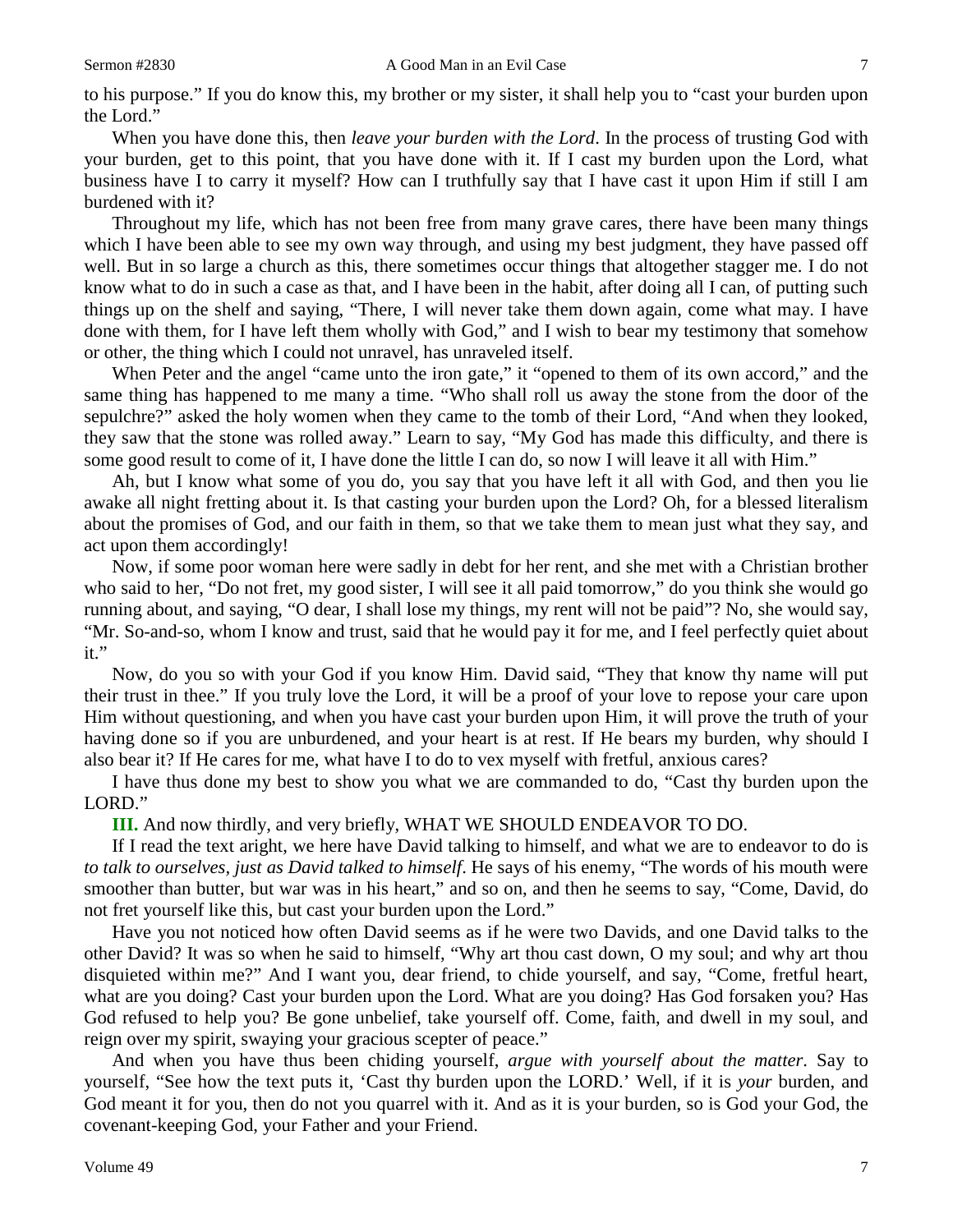Come, my soul, cast your burden upon your God, where else should you put your burden when He bids you cast it upon Him? You cannot sustain yourself under such a load, but God will sustain you and your burden too. Think of the righteousness of God and say, "It is impossible that the righteous God should leave the righteous to perish. If they are slandered, that is a further reason why God should take up their cause. He is their Advocate and their Defender. Come, my heart, it shall never be truly said of the Judge of all the earth that He leaves His people to perish, especially when their good name is assailed because of their fidelity to Him."

I want you, dear friends, to talk thus with yourselves, especially those of you who are rather apt to give way to despondency. There are some such here, I know. You come to me, sometimes, with your griefs, and I do the best I can to cheer you, but I have often said to myself, "That dear sister had a father who was a member with us, he used to come to me in just the same way as she does. This despondency seems to run in the blood."

Some of you must have been born in December, and you never seem to get out of that month, it is always winter with you. But now I want you just to take the language of the text, and say to yourself, "Cast thy burden upon the LORD, and he shall sustain thee: he shall never suffer the righteous to be moved," and possibly, God will bless your own sermon to yourself more than He would bless my sermon to you. At any rate, try it.

**IV.** Lastly—and here I want the time for a whole sermon—let us think of WHAT WE MAY EXPECT IF WE FULFILL THE COMMAND OF THE TEXT, "Cast thy burden upon the LORD."

There are two grand things in the text—sustenance and sufferance. The old Puritans would have made a book about those two words, and we might preach a dozen sermons upon them, and still not exhaust their meaning. What does the Lord do with His people when they cast their burdens upon Him? *He gives them sustenance*. "He shall sustain thee."

The word "sustain" is the same that is used when God told Elijah to go to Zarephath, saying, "Behold, I have commanded a widow woman there to sustain thee,"—that is, "to feed thee," "to nourish thee." Perhaps that would have been a better rendering of the original, "Cast thy burden upon the LORD," and what will He do? Deliver you out of your trouble? No, but He will feed you till you can carry it, and that will be an even better thing than relieving you of the burden.

Here is a dear child that has but a little load to carry, yet he staggers under it. It would be a kind thing for his father to pick up the child, and his load too, and carry both him and his burden. But the wise father says, "I will so provide for that child that he shall grow in strength, and at last shall be able to carry his load." "Cast thy burden upon the LORD, and he shall sustain thee," that is, "He shall feed thee, He shall nourish thee."

I believe that when Paul was attacked by that viper that came out of the sticks, it was a very ugly thing indeed, but Paul just shook it off into the fire. Why do you think that snake came? Why, it came to feed them all! "No," say you, "that serpent did not do it." It did, for the islanders said that this man was a god, and straightway they began to gather around him and his companions, and to provide for their wants with all the greater alacrity because of the reverence that they felt for the apostle. So you shall often find that what looks like a horrible thing will be the best way in which God could bless you.

"Cast thy burden upon the LORD." "It will crush me." No, it will not, you shall grow under it, and then grow out of it, and you shall prove the truth of those precious lines—

#### *"From all their afflictions My glory shall spring, And the deeper their sorrows, the louder they'll sing."*

Only by faith leave your trouble with your God, and He will nurture you. Even out of the very rock of trouble will He feed you, and give you oil out of the flinty rock of your afflictions.

Then, the other point is *sufferance*. I am obliged to hurry over these truths, and leave you to meditate upon them afterwards. "He shall never suffer the righteous to be moved." Learn, from this declaration,